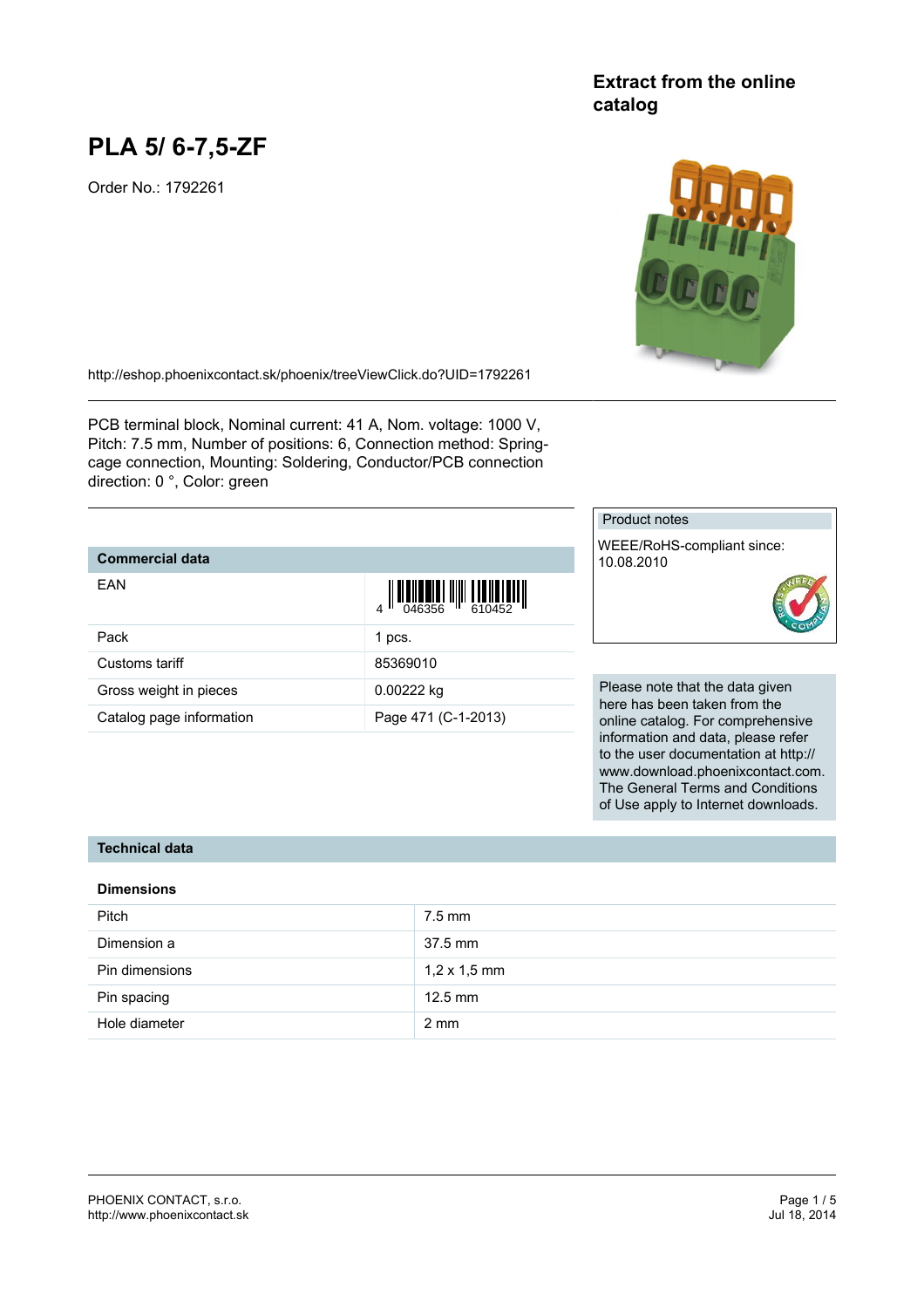| General                                 |                  |
|-----------------------------------------|------------------|
| Range of articles                       | <b>PLA 5/</b>    |
| Insulating material group               | ш                |
| Rated surge voltage (III/3)             | 8 kV             |
| Rated surge voltage (III/2)             | 8 kV             |
| Rated surge voltage (II/2)              | 8 kV             |
| Rated voltage (III/3)                   | 1000 V           |
| Rated voltage (III/2)                   | 1000 V           |
| Rated voltage (II/2)                    | 1000 V           |
| Nominal current $I_N$                   | 41 A             |
| Nominal cross section                   | $6 \text{ mm}^2$ |
| Insulating material                     | <b>PA</b>        |
| Solder pin surface                      | Sn               |
| Inflammability class according to UL 94 | V <sub>0</sub>   |
| Stripping length                        | 12 mm            |
| Number of positions                     | 6                |

### **Connection data**

| Conductor cross section solid min.                                                         | $0.2$ mm <sup>2</sup> |
|--------------------------------------------------------------------------------------------|-----------------------|
| Conductor cross section solid max.                                                         | $6 \text{ mm}^2$      |
| Conductor cross section stranded min.                                                      | $0.2 \text{ mm}^2$    |
| Conductor cross section stranded max.                                                      | $6 \text{ mm}^2$      |
| Conductor cross section stranded, with ferrule<br>without plastic sleeve min.              | $0.2$ mm <sup>2</sup> |
| Conductor cross section stranded, with ferrule<br>without plastic sleeve max.              | $6 \text{ mm}^2$      |
| Conductor cross section stranded, with ferrule<br>with plastic sleeve min.                 | $0.2$ mm <sup>2</sup> |
| Conductor cross section stranded, with ferrule<br>with plastic sleeve max.                 | $6 \text{ mm}^2$      |
| Conductor cross section AWG/kcmil min.                                                     | 24                    |
| Conductor cross section AWG/kcmil max                                                      | 10                    |
| 2 conductors with same cross section, stranded,<br>TWIN ferrules with plastic sleeve, min. | $0.5$ mm <sup>2</sup> |
| 2 conductors with same cross section, stranded,<br>TWIN ferrules with plastic sleeve, max. | $2.5$ mm <sup>2</sup> |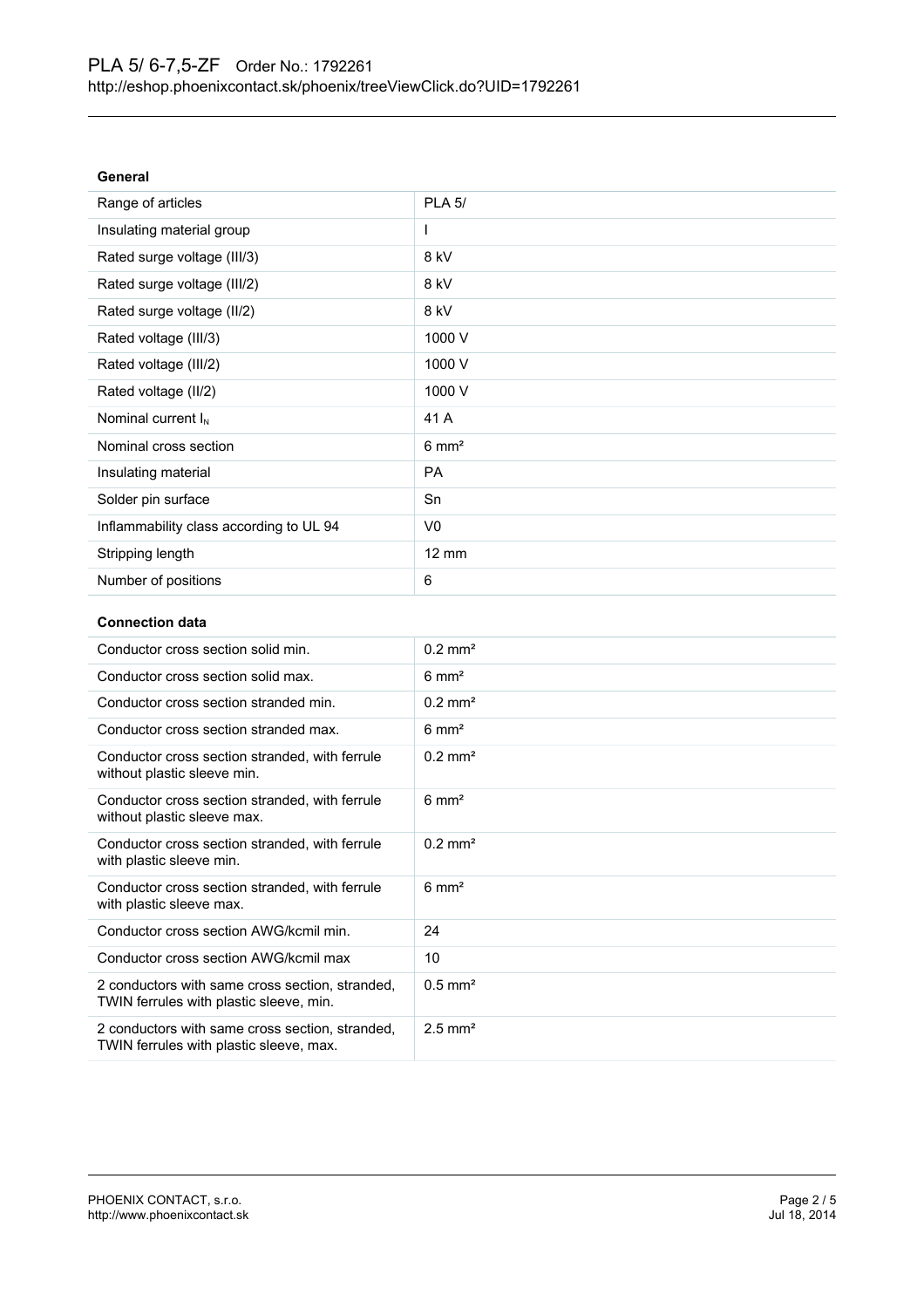**Certificates**



Certification **CERTIFICATE CULUS** Recognized

Certifications applied for: Certification Ex:

#### **Drawings**

Drilling plan/solder pad geometry



#### Diagram



#### **Type: PLA 5/...-7,5-(ZF)**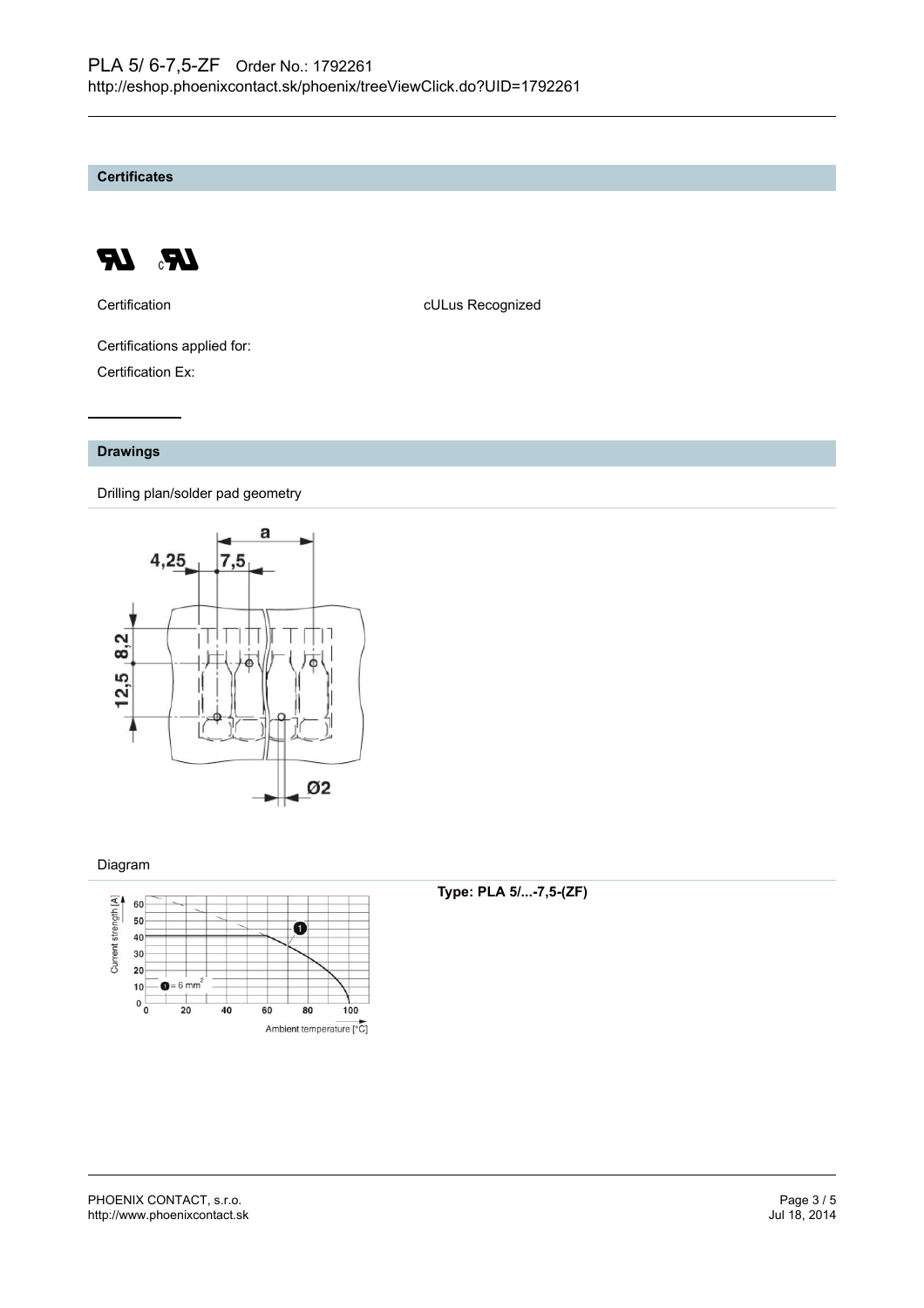Functional drawing









#### Dimensioned drawing